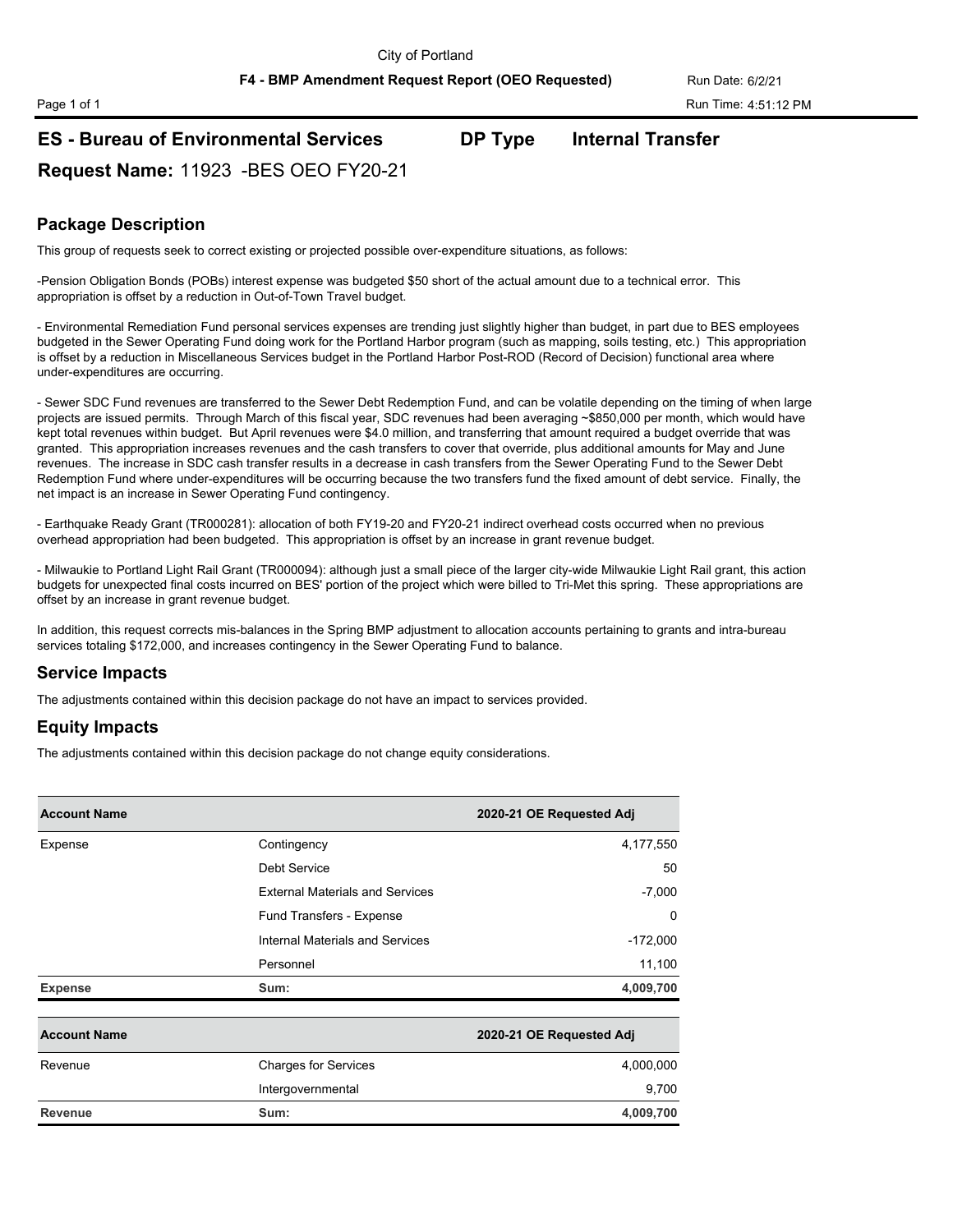#### City of Portland

#### F4 - BMP Amendment Request Report (OEO Requested) Run Date: 6/2/21

Page 1 of 4 Run Time: 4:51:12 PM

| Form<br>Header<br>ID | <b>Request Type</b><br>Name<br><b>Name</b> |                          | <b>Bureau - Name</b>                         | <b>Type</b> | <b>Fnd Prgms - Name</b>           |
|----------------------|--------------------------------------------|--------------------------|----------------------------------------------|-------------|-----------------------------------|
| 11,923               | BES OEO FY20-21                            | <b>Internal Transfer</b> | <b>ES</b> - Bureau of Environmental Services | <b>CIPJ</b> | $0 - 0$                           |
| 11,923               | BES OEO FY20-21                            | <b>Internal Transfer</b> | <b>ES</b> - Bureau of Environmental Services | <b>CIPJ</b> | $0 - 0$                           |
| 11,923               | BES OEO FY20-21                            | <b>Internal Transfer</b> | <b>ES</b> - Bureau of Environmental Services | <b>CIPJ</b> | $0 - 0$                           |
| 11,923               | BES OEO FY20-21                            | <b>Internal Transfer</b> | <b>ES</b> - Bureau of Environmental Services | <b>CIPJ</b> | $0 - 0$                           |
| 11,923               | BES OEO FY20-21                            | <b>Internal Transfer</b> | <b>ES</b> - Bureau of Environmental Services | <b>CIPJ</b> | $0 - 0$                           |
| 11,923               | BES OEO FY20-21                            | <b>Internal Transfer</b> | ES - Bureau of Environmental Services        | <b>NA</b>   | $0 - 0$                           |
| 11,923               | BES OEO FY20-21                            | <b>Internal Transfer</b> | <b>ES</b> - Bureau of Environmental Services | <b>NA</b>   | $0 - 0$                           |
| 11,923               | BES OEO FY20-21                            | <b>Internal Transfer</b> | <b>ES</b> - Bureau of Environmental Services | <b>NA</b>   | $0 - 0$                           |
| 11,923               | BES OEO FY20-21                            | <b>Internal Transfer</b> | <b>ES</b> - Bureau of Environmental Services | <b>NA</b>   | $0 - 0$                           |
| 11,923               | BES OEO FY20-21                            | <b>Internal Transfer</b> | <b>ES</b> - Bureau of Environmental Services | <b>NA</b>   | $0 - 0$                           |
| 11,923               | BES OEO FY20-21                            | <b>Internal Transfer</b> | <b>ES</b> - Bureau of Environmental Services | <b>NA</b>   | $0 - 0$                           |
| 11,923               | BES OEO FY20-21                            | <b>Internal Transfer</b> | <b>ES</b> - Bureau of Environmental Services | <b>NA</b>   | $0 - 0$                           |
| 11,923               | BES OEO FY20-21                            | <b>Internal Transfer</b> | ES - Bureau of Environmental Services        | <b>NA</b>   | $0 - 0$                           |
| 11,923               | BES OEO FY20-21                            | <b>Internal Transfer</b> | <b>ES</b> - Bureau of Environmental Services | <b>NA</b>   | $0 - 0$                           |
| 11,923               | BES OEO FY20-21                            | <b>Internal Transfer</b> | <b>ES</b> - Bureau of Environmental Services | <b>NA</b>   | $0 - 0$                           |
| 11,923               | BES OEO FY20-21                            | <b>Internal Transfer</b> | <b>ES</b> - Bureau of Environmental Services | <b>NA</b>   | $0 - 0$                           |
| 11,923               | BES OEO FY20-21                            | <b>Internal Transfer</b> | <b>ES</b> - Bureau of Environmental Services | <b>NA</b>   | $0 - 0$                           |
| 11,923               | BES OEO FY20-21                            | <b>Internal Transfer</b> | ES - Bureau of Environmental Services        | <b>NA</b>   | $0 - 0$                           |
| 11,923               | BES OEO FY20-21                            | <b>Internal Transfer</b> | <b>ES</b> - Bureau of Environmental Services | <b>NA</b>   | 1SEWR2SDBT - Sewer Op to Swr Debt |
| 11,923               | BES OEO FY20-21                            | <b>Internal Transfer</b> | <b>ES</b> - Bureau of Environmental Services | <b>NA</b>   | 1SEWR2SDBT - Sewer Op to Swr Debt |
|                      |                                            |                          |                                              |             |                                   |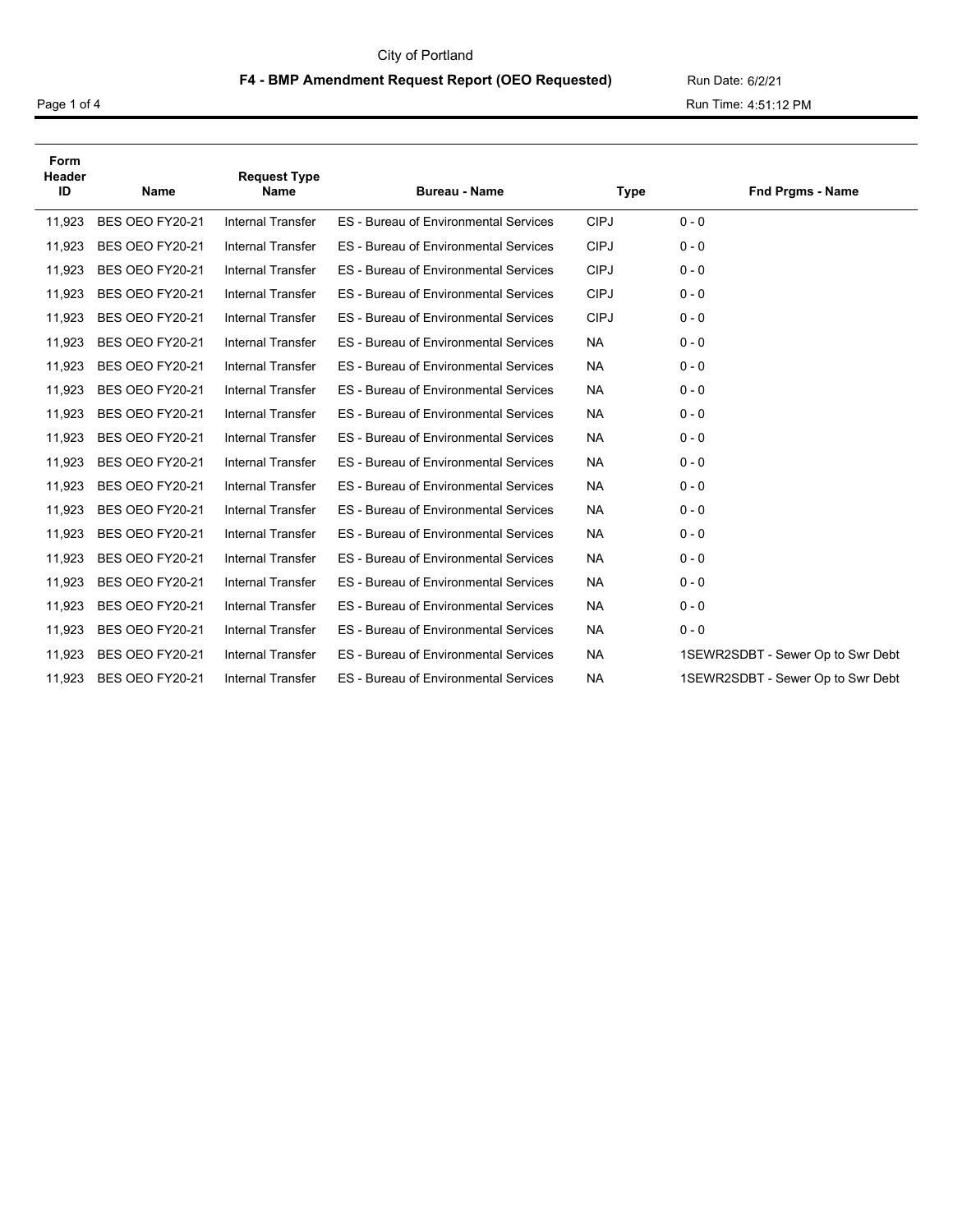#### City of Portland

# F4 - BMP Amendment Request Report (OEO Requested) Run Date: 6/2/21

Page 2 of 4 Run Time: 4:51:12 PM

| <b>Funds Center - Name</b>                        | <b>Fund Number - Name</b>                        | <b>Subfund</b> | <b>Subfund Name</b>      |
|---------------------------------------------------|--------------------------------------------------|----------------|--------------------------|
| ESEN000020 - CIP Projects                         | 217 - Grants Fund                                | 217001         | <b>Federal Grants</b>    |
| ESEN000020 - CIP Projects                         | 217 - Grants Fund                                | 217001         | <b>Federal Grants</b>    |
| ESEN000020 - CIP Projects                         | 217 - Grants Fund                                | 217001         | <b>Federal Grants</b>    |
| ESEN000020 - CIP Projects                         | 217 - Grants Fund                                | 217001         | <b>Federal Grants</b>    |
| ESEN000020 - CIP Projects                         | Sewer System Operating Fund<br>$600 -$           | 600000         | Sewer System Op          |
| ESBS000001 - Financial Planning and Management    | Sewer System Operating Fund<br>$600 -$           | 600000         | Sewer System Op          |
| ESBS000007 - Revenue Programs Administration      | Sewer System Operating Fund<br>$600 -$           | 600001         | SDC Sewer System Op      |
| ESBS000008 - BES Funds Management                 | Sewer System Operating Fund<br>$600 -$           | 600000         | Sewer System Op          |
| ESBS000009 - Debt Activity                        | Sewer System Operating Fund<br>$600 -$           | 600000         | Sewer System Op          |
| ESDR000004 - Portland Harbor Admin                | <b>Environmental Remediation Fund</b><br>608     | 608000         | <b>Envtl Remediation</b> |
| ESDR000004 - Portland Harbor Admin                | <b>Environmental Remediation Fund</b><br>$608 -$ | 608000         | Envtl Remediation        |
| ESEN000004 - Development Engineering              | 217 - Grants Fund                                | 217007         | <b>Other Grants</b>      |
| ESEN000004 - Development Engineering              | 217 - Grants Fund                                | 217007         | <b>Other Grants</b>      |
| ESEN000004 - Development Engineering              | Sewer System Operating Fund<br>$600 -$           | 600000         | Sewer System Op          |
| ESEN000008 - Surface Water Engineering            | Sewer System Operating Fund<br>$600 -$           | 600000         | Sewer System Op          |
| ESEN000010 - Materials Testing Lab Administration | Sewer System Operating Fund<br>600 -             | 600000         | Sewer System Op          |
| ESEN000020 - CIP Projects                         | Sewer System Operating Fund<br>$600 -$           | 600000         | Sewer System Op          |
| ESPP000011 - Laboratory                           | Sewer System Operating Fund<br>$600 -$           | 600000         | Sewer System Op          |
| ESBS000009 - Debt Activity                        | Sewer System Operating Fund<br>$600 -$           | 600000         | Sewer System Op          |
| ESBS000009 - Debt Activity                        | 600 - Sewer System Operating Fund                | 600001         | SDC Sewer System Op      |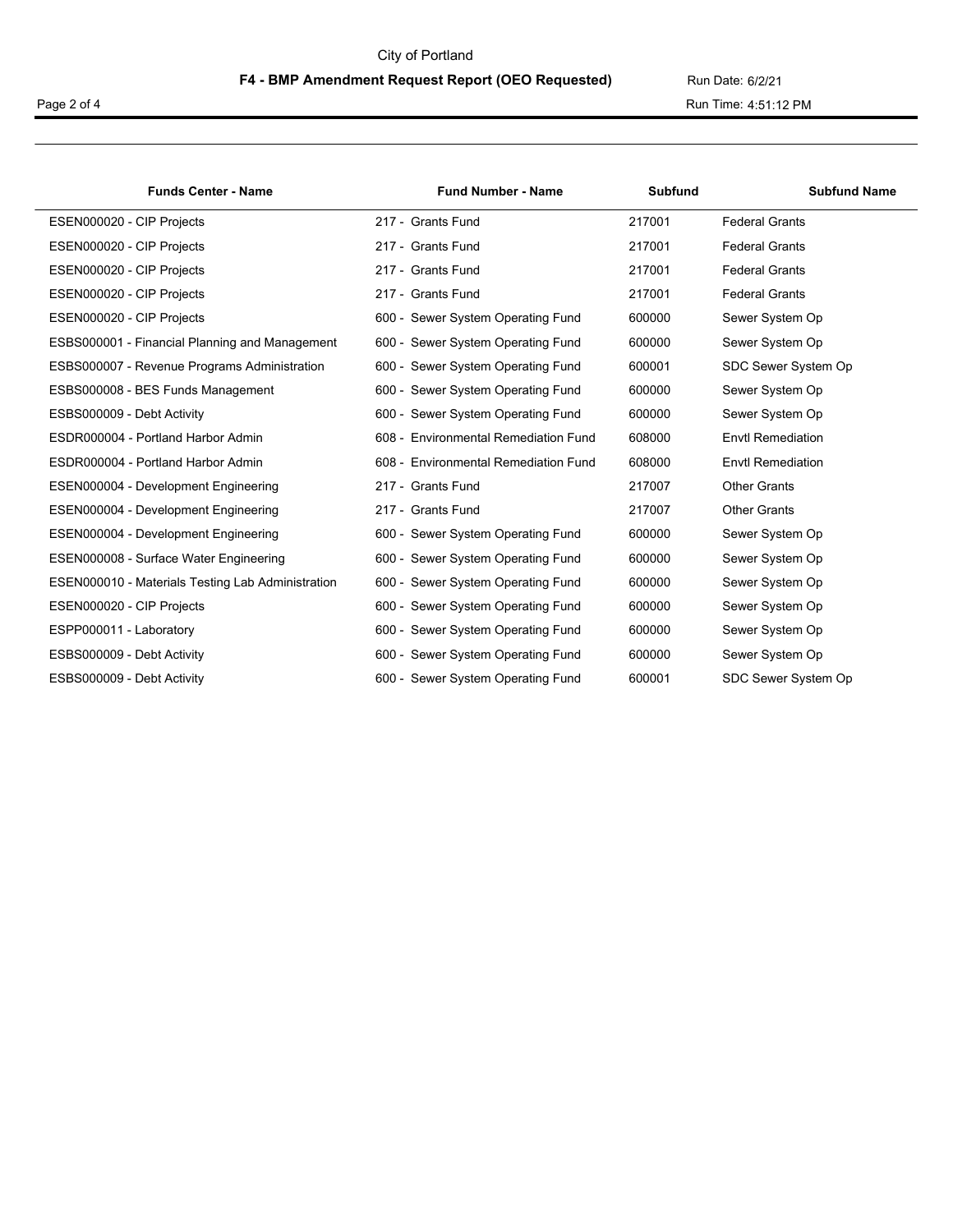#### City of Portland

#### F4 - BMP Amendment Request Report (OEO Requested) Run Date: 6/2/21

Page 3 of 4 Run Time: 4:51:12 PM

| Sub-<br>Program    | <b>Sub-Program Name</b>         | <b>Account</b><br>Name | <b>Major Object Name</b>               | <b>Commitem - Name</b>              |
|--------------------|---------------------------------|------------------------|----------------------------------------|-------------------------------------|
| <b>PUENPM</b>      | Capital Program Mgmt & Controls | Expense                | <b>External Materials and Services</b> | 529000 - Miscellaneous services     |
| <b>PUENPM</b>      | Capital Program Mgmt & Controls | Expense                | Internal Materials and Services        | 601031 - Capitalized Overhead - sys |
| <b>PUENPM</b>      | Capital Program Mgmt & Controls | Expense                | Personnel                              | 511100 - Regular (perm full time)   |
| <b>PUENPM</b>      | Capital Program Mgmt & Controls | Revenue                | Intergovernmental                      | 441100 - Grant revenue              |
| <b>PUENPM</b>      | Capital Program Mgmt & Controls | Expense                | Internal Materials and Services        | 601031 - Capitalized Overhead - sys |
| <b>PUASFI</b>      | Finance                         | Expense                | <b>External Materials and Services</b> | 542400 - Out-of-town travel         |
| <b>PUASFI</b>      | Finance                         | Revenue                | <b>Charges for Services</b>            | 431404 - SDC - commercial           |
| <b>PUASFI</b>      | Finance                         | Expense                | Contingency                            | 571100 - Unrestricted Contingency   |
| <b>PUASFI</b>      | Finance                         | Expense                | Debt Service                           | 555200 - Bonded debt interest       |
| PUPH <sub>00</sub> | <b>Portland Harbor</b>          | Expense                | Personnel                              | 511100 - Regular (perm full time)   |
| <b>PUPHCE</b>      | CERCLA (Superfund)              | Expense                | <b>External Materials and Services</b> | 529000 - Miscellaneous services     |
| <b>PUENDE</b>      | Design                          | Expense                | Internal Materials and Services        | 601020 - Bureau Overhead            |
| <b>PUENDE</b>      | Design                          | Revenue                | Intergovernmental                      | 441100 - Grant revenue              |
| <b>PUENSD</b>      | <b>Systems Development</b>      | Expense                | Internal Materials and Services        | 601020 - Bureau Overhead            |
| <b>PUASFI</b>      | Finance                         | Expense                | Contingency                            | 571100 - Unrestricted Contingency   |
| <b>PUENMT</b>      | Materials Test Lab              | Expense                | Internal Materials and Services        | 629014 - Bureau Services 4          |
| <b>PUENPM</b>      | Capital Program Mgmt & Controls | Expense                | Internal Materials and Services        | 601031 - Capitalized Overhead - sys |
| <b>PUPPEM</b>      | Env. Monitoring & Investigation | Expense                | Internal Materials and Services        | 629012 - Bureau Services 2          |
| <b>PUASFI</b>      | Finance                         | Expense                | Fund Transfers - Expense               | 650020 - Cash transfer              |
| <b>PUASFI</b>      | Finance                         | Expense                | Fund Transfers - Expense               | 650020 - Cash transfer              |